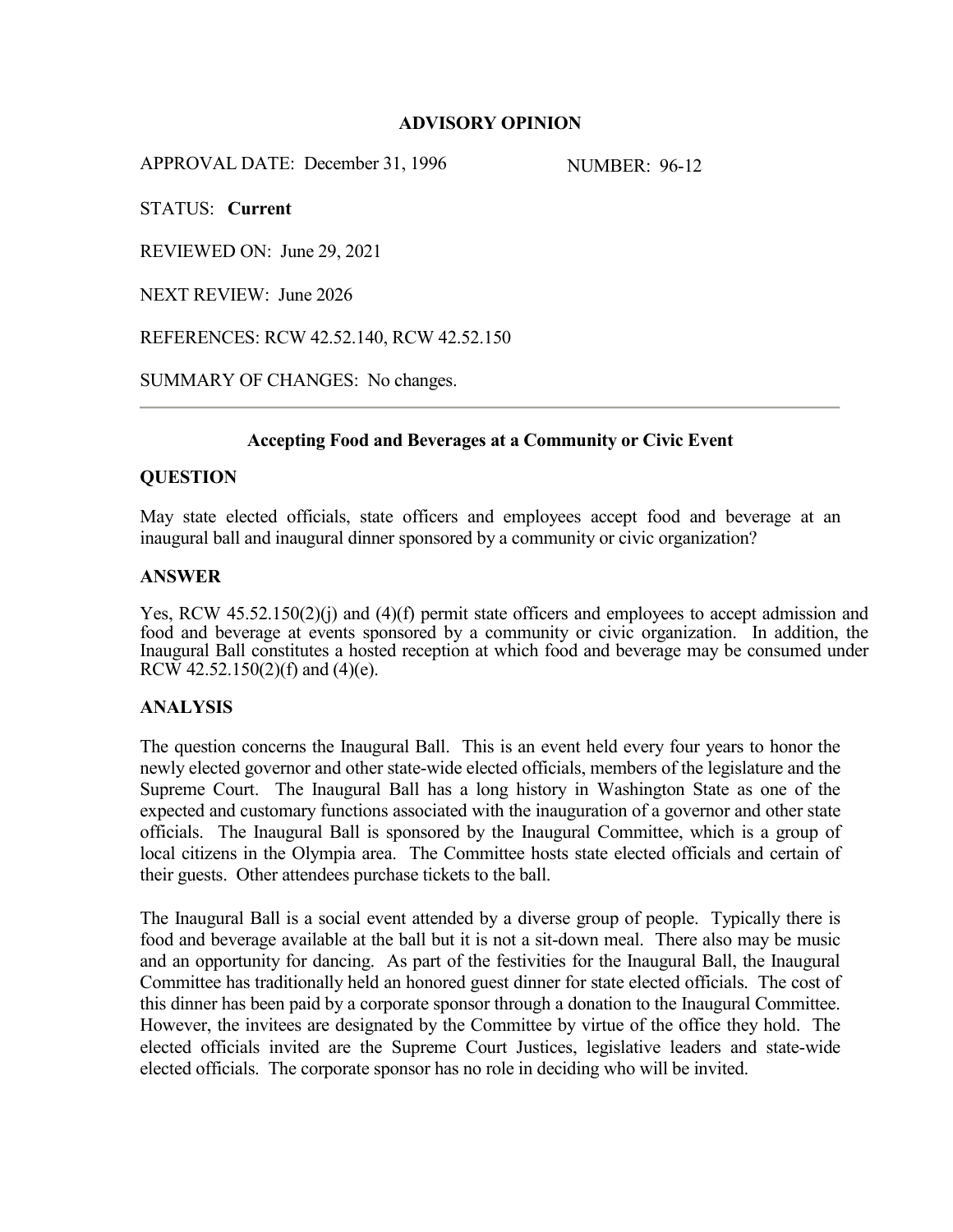RCW 42.52.140-150 limit the gifts that may be accepted by state officers and employees. This limit applies to accepting food and beverage. The question is whether state officers and employees, including elected state officials, who are guests of the Inaugural Committee may accept food and beverage at the Inaugural Ball and the Inaugural Dinner.<sup>[1](#page-1-0)</sup> The answer to both questions is yes.

With regard to the Inaugural Ball, RCW 42.52.150(2)(f), (4)(e) permit state officers and employees to accept:

Food and beverages consumed at hosted receptions where attendance is related to the state officer's or state employee's official duties...

In Advisory Opinion 96-06 the Board adopted a two part definition for the term "hosted reception". First, it must be a social event involving a diverse group of people. Second, it involves food and beverage that are not a meal. (For the purpose of this definition, the Board considered a meal to be a sit-down meal where guests are expected to sit down to eat.) Based on our understanding of the event, the Inaugural Ball is a hosted reception, not a meal. It is a social event attended by a diverse group of people that includes state officers and employees and people outside of state government. We also understand that the Ball does not involve a sitdown meal. While the food may be substantial and there may be some tables at which to eat, it is not expected that all those attending the ball will sit down together for a meal.

Acceptance of food and beverage at the Inaugural Ball is also permissible under RCW  $42.52.150(2)(i)$ ,  $(4)(f)$  which permits state officers and employees to accept:

Admission to, and the cost of food and beverages consumed at, events sponsored by or in conjunction with a civic, charitable, governmental, or community organization...

In our view, the Inaugural Ball is an event sponsored by a civic or community organization. The Inaugural Ball has a long history in Washington State as one of the expected and customary functions associated with the inauguration of a governor and other state officials. The Inaugural Committee is a community or civic organization in the Olympia area that puts on the event. Therefore, state officers and employees may accept admission and food and beverage at the Inaugural Ball.

The next issue is whether state officers and employees may accept food and beverage at the Inaugural dinner.<sup>[2](#page-1-1)</sup> As we understand it, the Inaugural dinner is part of the festivities of the Inaugural Ball in which the Inaugural Committee invites certain honored guests, namely state elected officials, to dinner.

<span id="page-1-0"></span> <sup>1</sup> The fact that the Inaugural Ball and Inaugural dinner may be held after the usual working hours of most state officers and employees does not limit the application of RCW 42.52.140-150. In Advisory Opinion 96-08 we concluded that there is nothing in the definition of state officer or state employee that limits the person's status to certain working hours.

<span id="page-1-1"></span><sup>&</sup>lt;sup>2</sup>As we understand this event it is a sit-down dinner in a restaurant. As such it does not meet the definition of a hosted reception would not be permissible under RCW  $42.52.150(2)(f)$ ,  $(4)(e)$ .